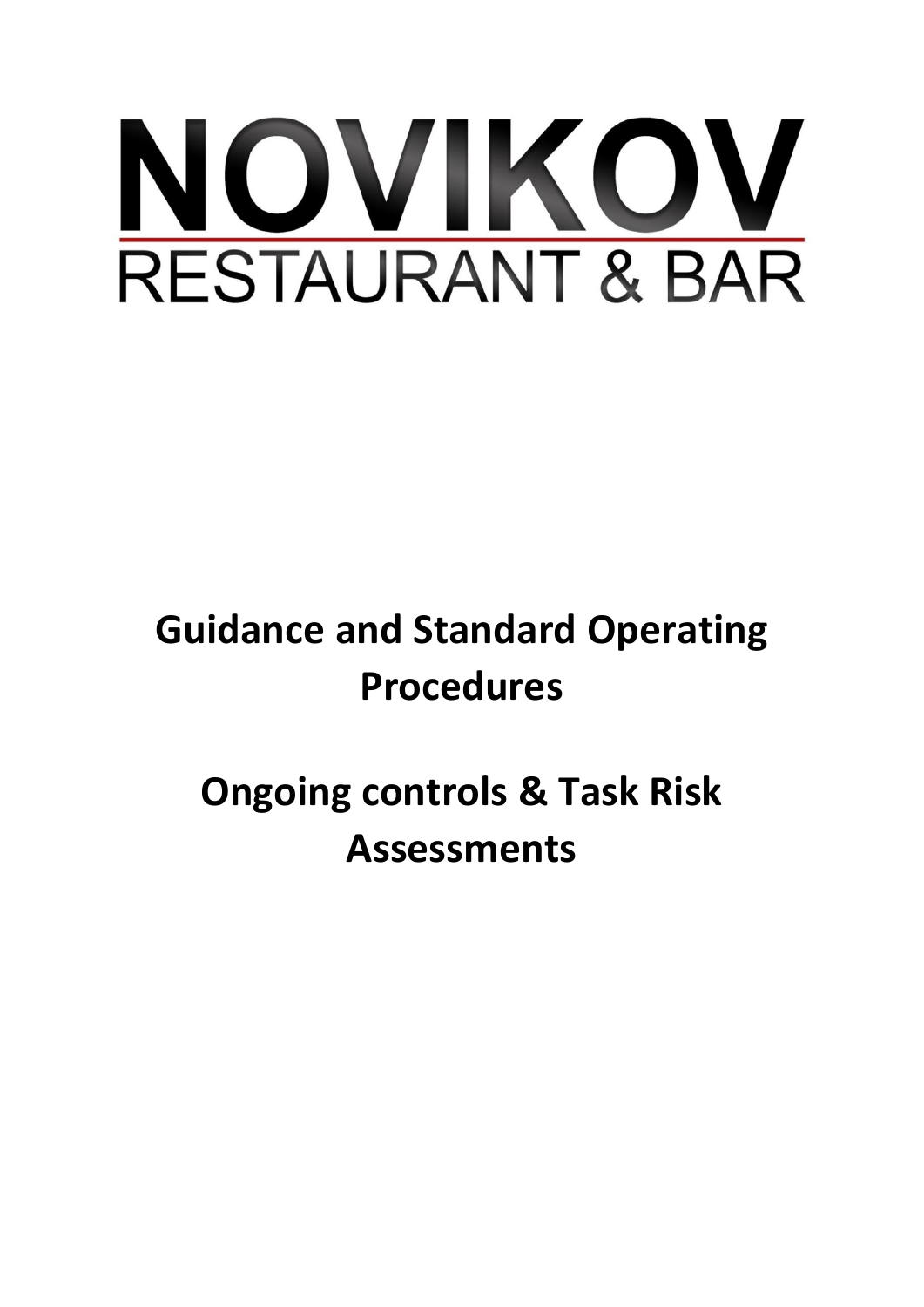

This section represents some of the key practical measures that are intended to protect our team, our customers and anyone else who comes into contact with our operation following re-opening for business.

We will continue to monitor the government guidelines and public health advice and update our procedures accordingly.

This section will help keep our product safe during COVID-19. We must also refer to our usual HACCP and food safety controls that will continue to keep foods safe to eat. These are additional controls for COVID-19.

Sections include:

- Staff/Front of house/Service/Customers
- Takeaway & Delivery

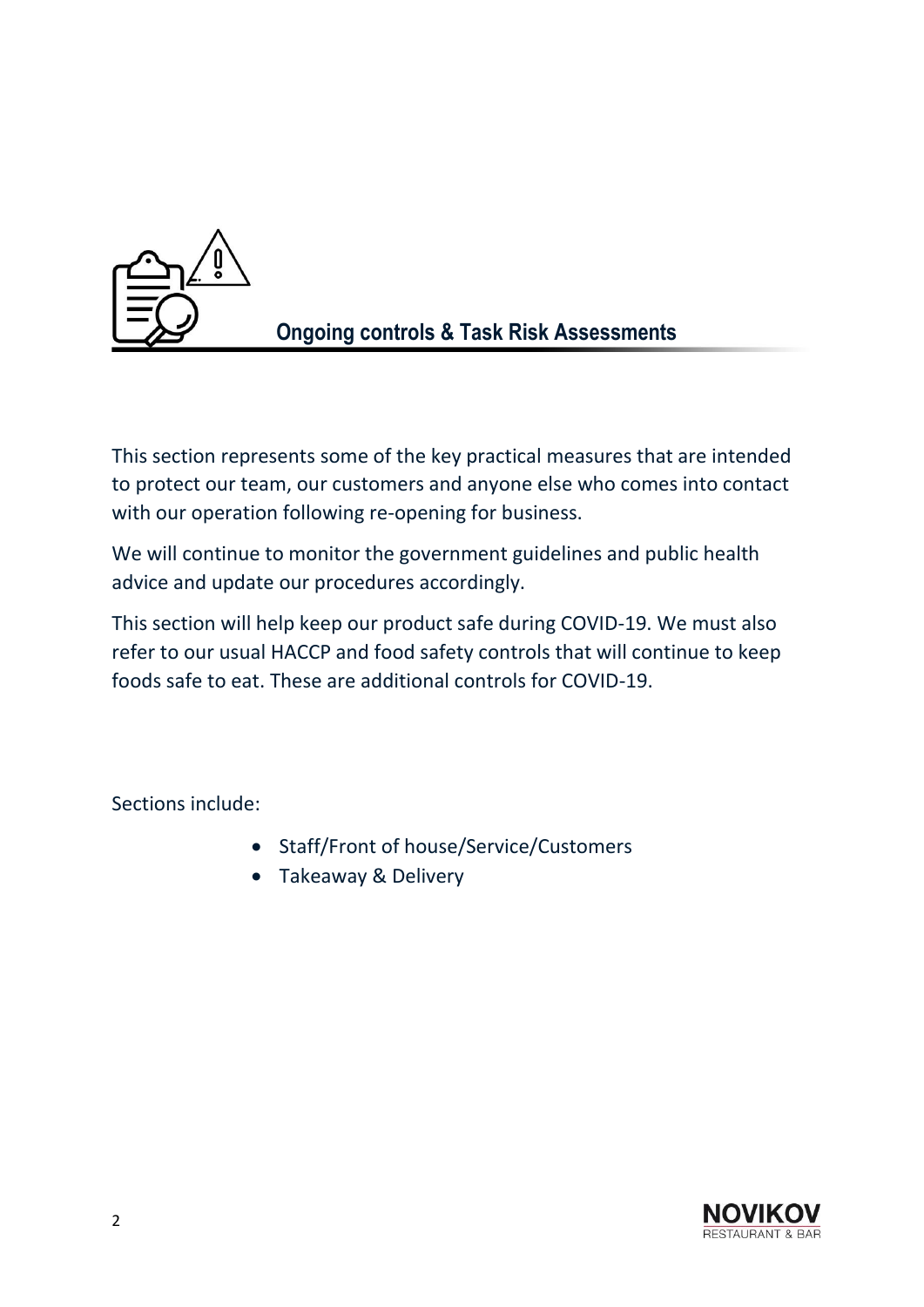|                                                                                                    | Hazards/Overview                                                              |  |  |  |
|----------------------------------------------------------------------------------------------------|-------------------------------------------------------------------------------|--|--|--|
| Person to person spread of Covid-19                                                                |                                                                               |  |  |  |
| Contamination of surfaces<br>Increased viral load                                                  |                                                                               |  |  |  |
| People involved                                                                                    |                                                                               |  |  |  |
| Staff                                                                                              |                                                                               |  |  |  |
| Visitors to our premises                                                                           |                                                                               |  |  |  |
| Cleaners                                                                                           |                                                                               |  |  |  |
| Contractors                                                                                        |                                                                               |  |  |  |
| <b>Drivers</b>                                                                                     |                                                                               |  |  |  |
| Vulnerable groups - Elderly, Pregnant workers, those with existing underlying health<br>conditions |                                                                               |  |  |  |
| Anyone else who physically comes in contact with us in relation to our business                    |                                                                               |  |  |  |
| <b>Controls</b>                                                                                    | Why/How?                                                                      |  |  |  |
|                                                                                                    |                                                                               |  |  |  |
| Hand washing facilities with soap and water<br>$\bullet$                                           | Staff are to be reminded on a regular<br>$\bullet$                            |  |  |  |
| in place.                                                                                          | basis and during briefings to wash                                            |  |  |  |
| Stringent hand washing taking place.                                                               | their hands for 20 seconds with water                                         |  |  |  |
|                                                                                                    | and soap and the importance of                                                |  |  |  |
|                                                                                                    | proper drying with disposable towels.                                         |  |  |  |
|                                                                                                    | Also reminded to catch coughs and                                             |  |  |  |
|                                                                                                    | sneezes in tissues and avoid touching<br>face, eyes, nose or mouth with       |  |  |  |
|                                                                                                    | unclean hands. Tissues are available                                          |  |  |  |
|                                                                                                    | throughout the workplace.                                                     |  |  |  |
|                                                                                                    |                                                                               |  |  |  |
| Alcohol Gel stations are placed throughout                                                         | When entering the building everyone                                           |  |  |  |
| the building where washing facilities are                                                          | must use the alcohol gel stations                                             |  |  |  |
| not readily available                                                                              | placed in the Loading Bay, use the                                            |  |  |  |
| Staff are encouraged to protect the skin by                                                        | disinfectant entrance mat and wash                                            |  |  |  |
| applying emollient cream regularly                                                                 | their hands regularly.                                                        |  |  |  |
| https://www.nhs.uk/conditions/emollients/                                                          |                                                                               |  |  |  |
|                                                                                                    |                                                                               |  |  |  |
| Staff must change into a uniform or wear a                                                         | Any personal belongings, including                                            |  |  |  |
| change of clothing once in work. Staff must                                                        | phones, must be stored away and not<br>brought into kitchen or front of house |  |  |  |
| not wear their designated<br>uniform/protective clothing outside of their                          | areas.                                                                        |  |  |  |
| workplace. They must change into their                                                             |                                                                               |  |  |  |
| uniform immediately upon entering the site                                                         | If required whilst on shift, these must                                       |  |  |  |
| and store their travelling clothes in a                                                            | be cleaned and sanitised first.                                               |  |  |  |
| separate area to clean items, in a sealed                                                          |                                                                               |  |  |  |
| bag, so as to avoid any cross                                                                      |                                                                               |  |  |  |
| contamination.                                                                                     |                                                                               |  |  |  |
|                                                                                                    |                                                                               |  |  |  |

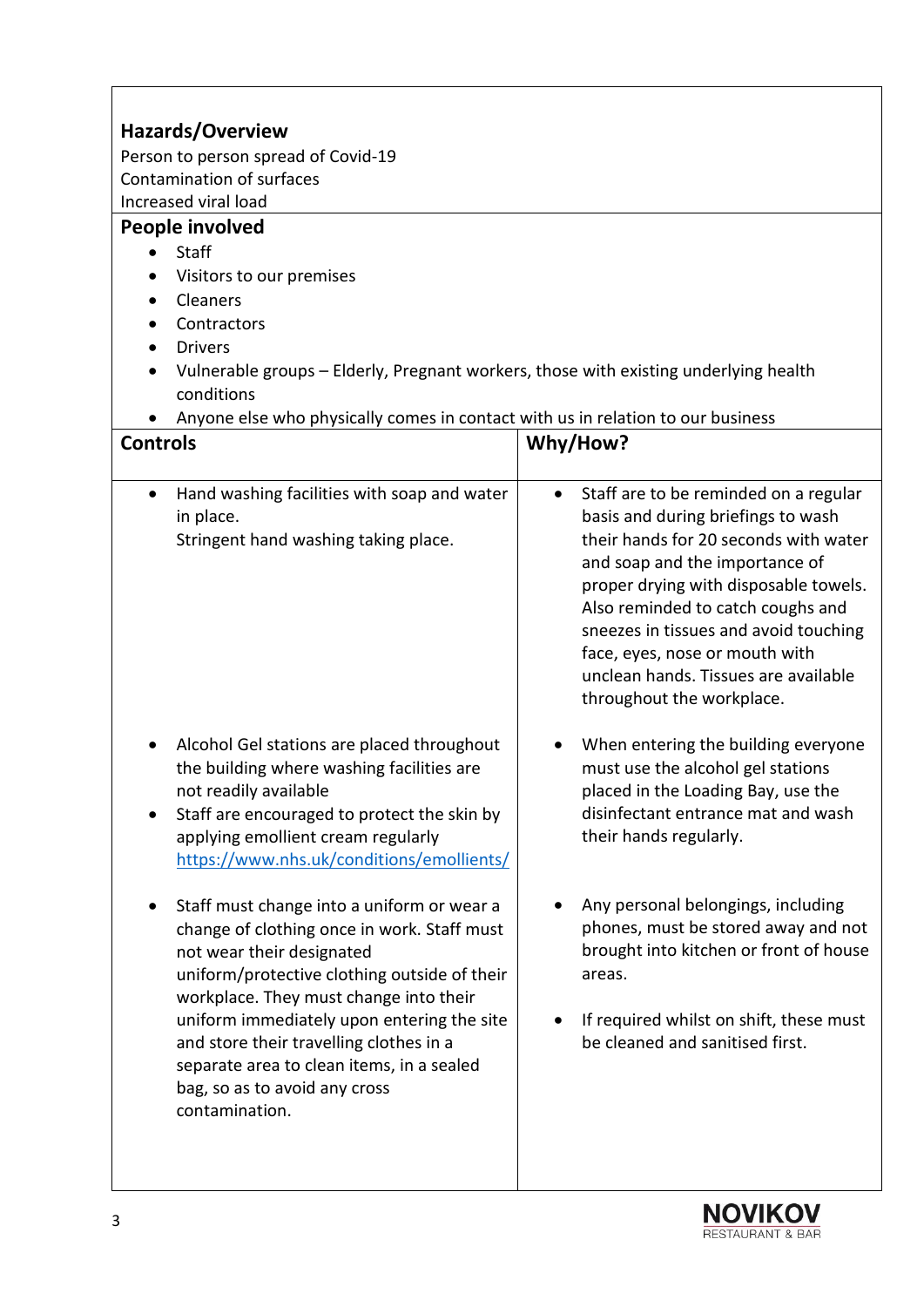| Once the shift is finished, uniform must be<br>$\bullet$<br>removed and placed in a dirty laundry<br>container and clothes used for travelling to<br>work must be worn for leaving.<br>Reusable cups and bottles must not be<br>brought into the kitchen.<br>Managers must provide a daily COVID-19<br>briefing to staff. | Regularly check the government<br>guidance and provide staff with an<br>update. Remind staff about hygiene<br>rules and social distancing both in the<br>workplace and outside of it. This will<br>keep the rules at the forefront of their<br>minds.                                                                                                                                                                                                                                                                                                                                                                                                                                                                                              |
|---------------------------------------------------------------------------------------------------------------------------------------------------------------------------------------------------------------------------------------------------------------------------------------------------------------------------|----------------------------------------------------------------------------------------------------------------------------------------------------------------------------------------------------------------------------------------------------------------------------------------------------------------------------------------------------------------------------------------------------------------------------------------------------------------------------------------------------------------------------------------------------------------------------------------------------------------------------------------------------------------------------------------------------------------------------------------------------|
| Trainings and increase levels of hygiene<br>management.                                                                                                                                                                                                                                                                   | <b>Staff trained on Coronavirus Modules:</b><br>Cleaning & Hygiene; Customer<br>service; Personal protection; Staying<br>safe; Wellbeing; Preparing to reopen<br>(for Managers); Service after<br>lockdown (for Managers); Takeaways<br>and Deliveries (for Managers).<br>Staff re-trained on Health & Safety,<br>Food Hygiene & Food Allergens and<br>optional courses of Licensing & Social<br>Responsibility, Cellar Management,<br><b>Customer Service.</b><br>Conduct a health assessment prior re-<br>opening after lockdown.<br>Random temperature checks will be<br>carried.<br>Staff must clean and disinfect every<br>30 minutes touched surfaces and<br>keep a 2 metres distance whenever<br>possible.<br>The current guidance from the |
| Social distancing                                                                                                                                                                                                                                                                                                         | Government is that where it is<br>possible to keep 2 metres apart<br>people should continue to do so, but<br>where this is not possible, the<br>guidance is to keep a social distance<br>of 'one metre plus', meaning that<br>people should remain one metre<br>apart, while taking mitigations to<br>reduce the risk of transmission.<br>Rotas will be adjusted in order to<br>avoid the staff entrance to get<br>crowded.                                                                                                                                                                                                                                                                                                                        |

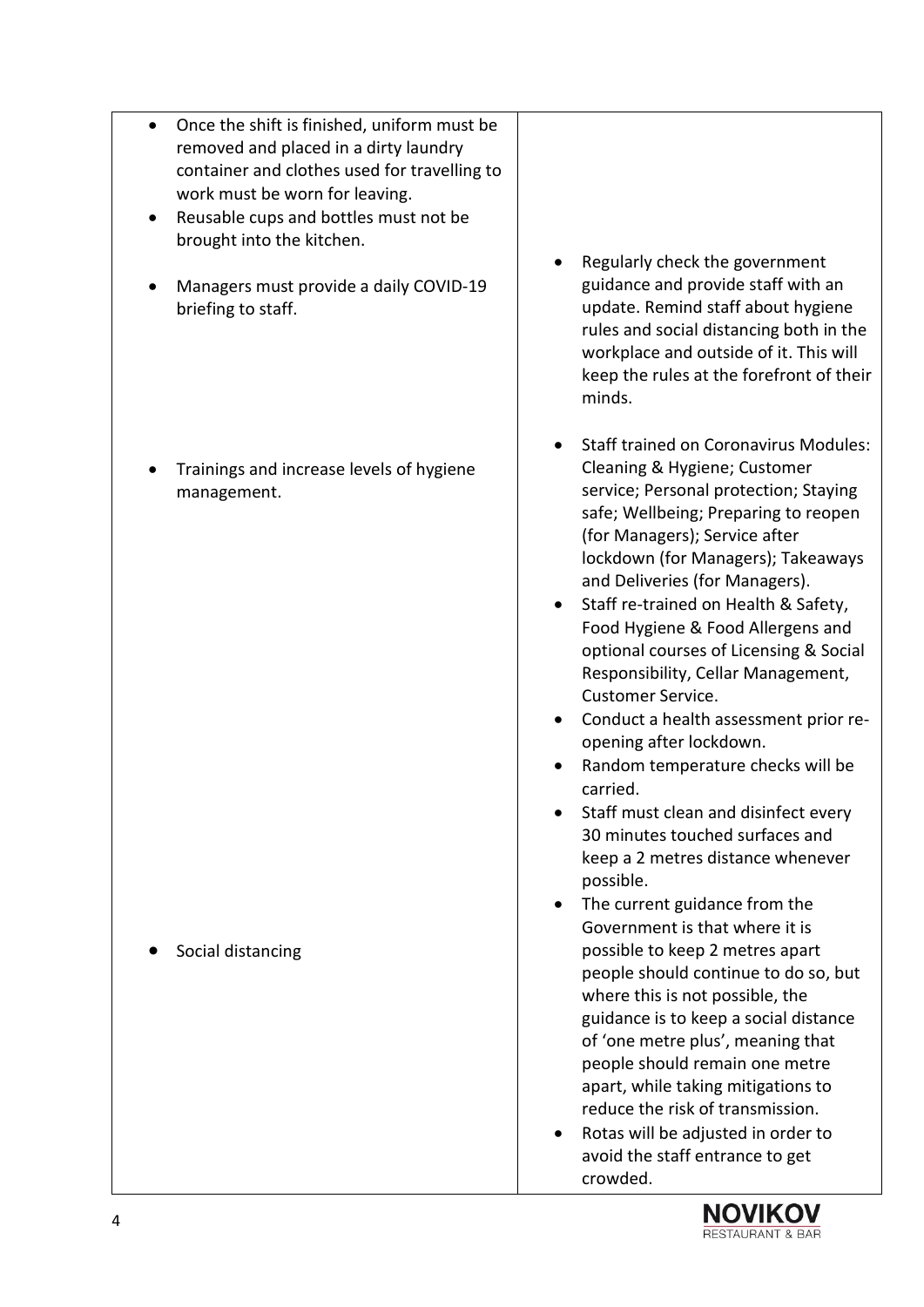|                                             | Only where it is not possible to move<br>workstations further apart, staff will<br>be arranged to work side-by-side or<br>facing away from each other rather<br>than face-to-face.<br>Plexiglass installed in the kitchen.<br>Tables must be cleared one at a time<br>$\bullet$<br>to reduce potential for cross-<br>contamination.<br>Staff members will eat staff food in<br>their departments only and the<br>physical contact must be banned (no<br>handshakes, hugging, high fives, fist<br>bumps etc).<br>Staff food: to avoid big queues every<br>kitchen will cook for his own (please<br>liaise with the Chefs for details).<br>"Congestion zone, keep your<br>distance" signage where applicable.<br>One person at a time coming<br>up/down the stairs. |
|---------------------------------------------|-------------------------------------------------------------------------------------------------------------------------------------------------------------------------------------------------------------------------------------------------------------------------------------------------------------------------------------------------------------------------------------------------------------------------------------------------------------------------------------------------------------------------------------------------------------------------------------------------------------------------------------------------------------------------------------------------------------------------------------------------------------------|
| Prioritise safety during incidents          | In an emergency, for example, an<br>accident, provision of first aid, fire or<br>breaking, people do not have to<br>comply with social distancing<br>guidelines if it would be unsafe.<br><b>Emergency evacuation procedures</b><br>reviewed - ensuring they reflect the<br>social distancing principles as far as<br>possible.<br>Fire Marshals & First Aiders must pay<br>particular attention to sanitation<br>measures immediately afterwards,<br>including washing hands.                                                                                                                                                                                                                                                                                    |
| All staff members will be provided with PPE | Face Masks are compulsory for all<br>staff members and these will be<br>provided. Staff must be instructed on<br>how to wear the mask safely and<br>remove gloves carefully to reduce<br>contamination and how to dispose of<br>them safely.<br>Face Masks - A key requirement is<br>that they are used safely. More info<br>on the Health and Safety Executive                                                                                                                                                                                                                                                                                                                                                                                                   |

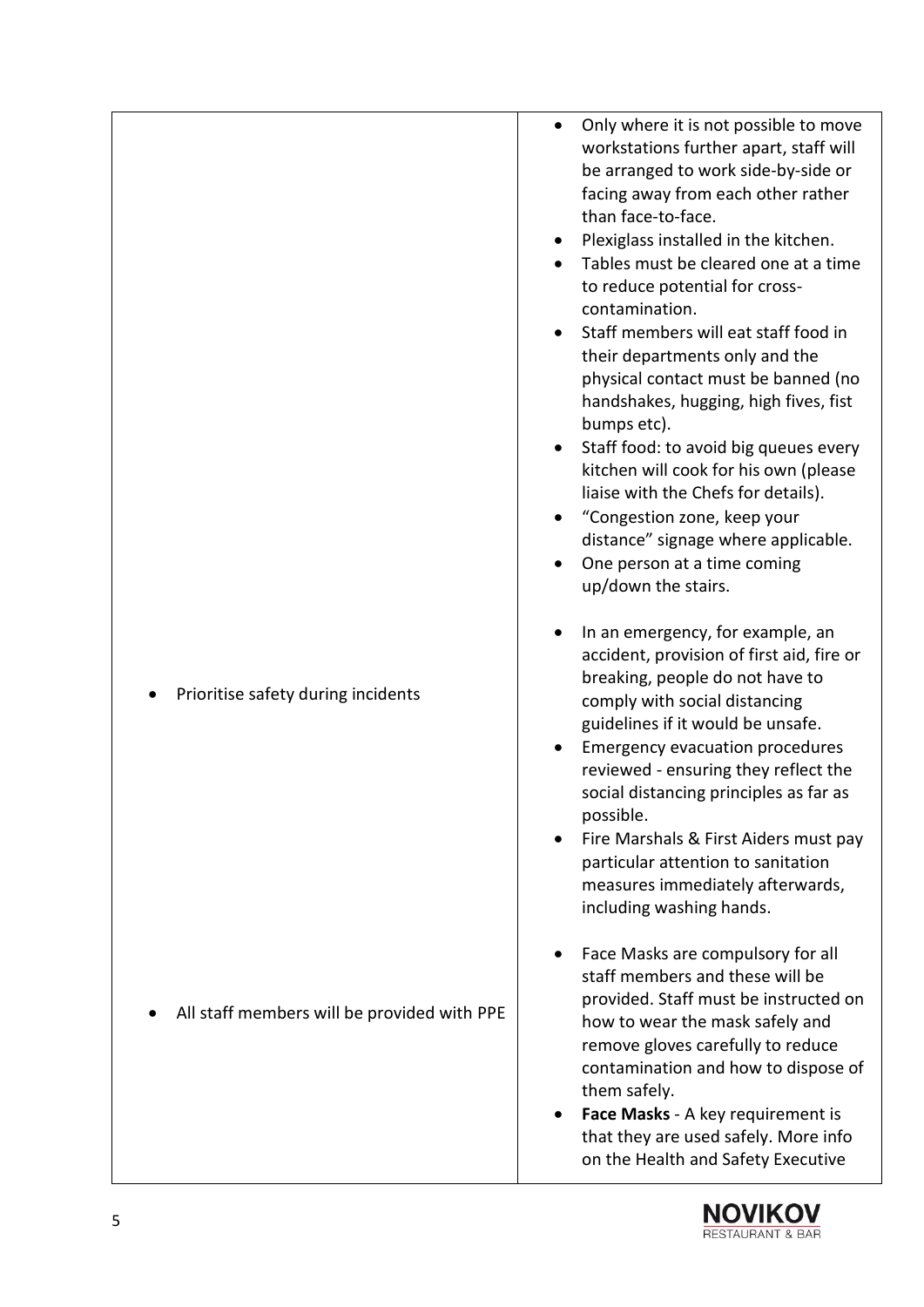website which provides advice on face masks and how to wear them safely.

- **Disposable gloves** Staff must be reminded that gloves are not a substitute to proper hand washing and must be changed on a regular basis. Always wash/sanitise hands before putting on a new pair of gloves. All food handlers must wear gloves when handling ready to eat foods such as salads.
- One of the first items on the 'to -do' list is a complete cleaning of the entire premises. This includes ceilings, walls, windows, floors, furniture, fixtures, and every piece of equipment.
- All common surfaces must be cleaned and sanitised at regular intervals. To include (but not limited to): kitchen worktops, food preparation equipment handles, taps, chopping boards, door handles, handles of fridges/freezers, toilet doors, toilet flush handles, telephones, light switches, keyboards, tills etc. cleaned using a chemical confirmed to be effective against COVID -19. Disinfectants and sanitisers will be ordered from our chemical supplier .
- Scheduled sanitising of all shared surfaces and objects (telephone, keyboards etc) every 30 minutes. Menus and POS must be wiped with disinfectant after each use.
- Rigorous checks will be carried out by line managers to ensure that the necessary procedures are being followed.



• Cleaning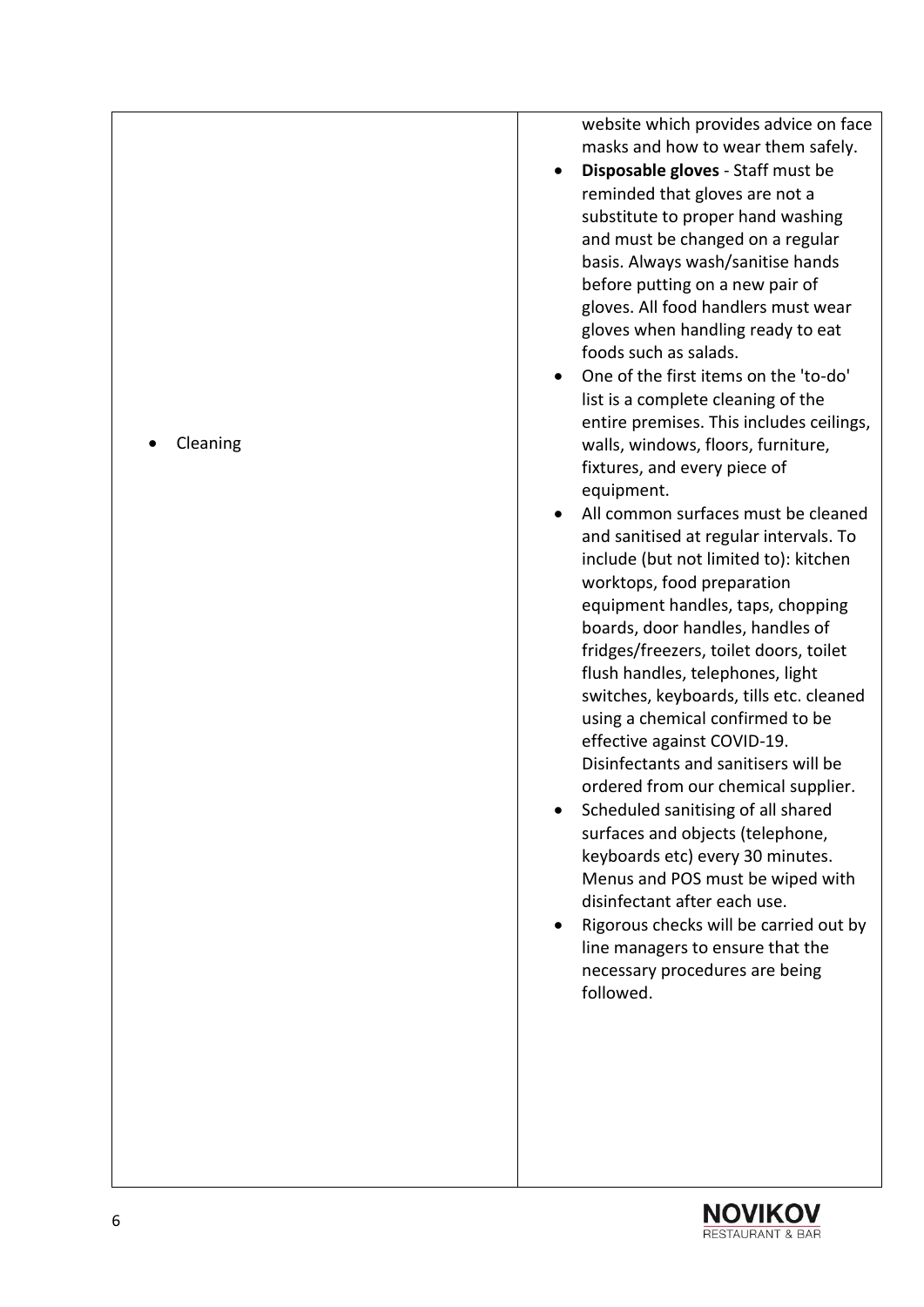| Strict Protocol must be followed in case of<br>$\bullet$<br>having any Covid-19 or flu-like symptoms                                                                                                                                                                                                                                       | If anyone has any Covid-19 or flu-like<br>symptoms and becomes unwell with high<br>temperature, cough, shortness of breath,<br>sore throat, a loss of, or change in, their<br>normal sense of taste or smell (anosmia) they<br>must not come to work. They are advised to<br>immediately self-isolate and order a PCR test<br>https://www.gov.uk/get-coronavirus-test.                                                                                                                                                 |
|--------------------------------------------------------------------------------------------------------------------------------------------------------------------------------------------------------------------------------------------------------------------------------------------------------------------------------------------|------------------------------------------------------------------------------------------------------------------------------------------------------------------------------------------------------------------------------------------------------------------------------------------------------------------------------------------------------------------------------------------------------------------------------------------------------------------------------------------------------------------------|
|                                                                                                                                                                                                                                                                                                                                            | Symptom-free coronavirus testing sites are<br>open seven days a week. More information<br>about the centre's location can be found at:<br>https://www.westminster.gov.uk/covid-19-<br>testing/tests-people-without-symptoms<br>and in your area at https://www.gov.uk/find-<br>covid-19-lateral-flow-test-site<br>The isolation period includes the day the<br>symptoms started (or the day the test was<br>taken if you do not have symptoms), and the<br>next 10 full days or until assured negative<br>test result. |
| <b>Mental Health</b><br>The risks to people's health from this pandemic are<br>psychological as well as physical. If you know<br>someone struggling with their mental health, there<br>are lots of things you can do. Find out how you can<br>help and support them at<br>https://www.nhs.uk/oneyou/every-mind-<br>matters/helping-others/ | Line managers will maintain regular contact<br>with staff members during this time.<br>Any new or replacement staff must be<br>trained on all health/food safety and COVID-<br>19 controls before they start work.<br>Managers are alert to the signs of<br>stress, understand its causes and<br>effects.                                                                                                                                                                                                              |
|                                                                                                                                                                                                                                                                                                                                            | Staff access to Mental Health First<br>Aider and Human Resources                                                                                                                                                                                                                                                                                                                                                                                                                                                       |

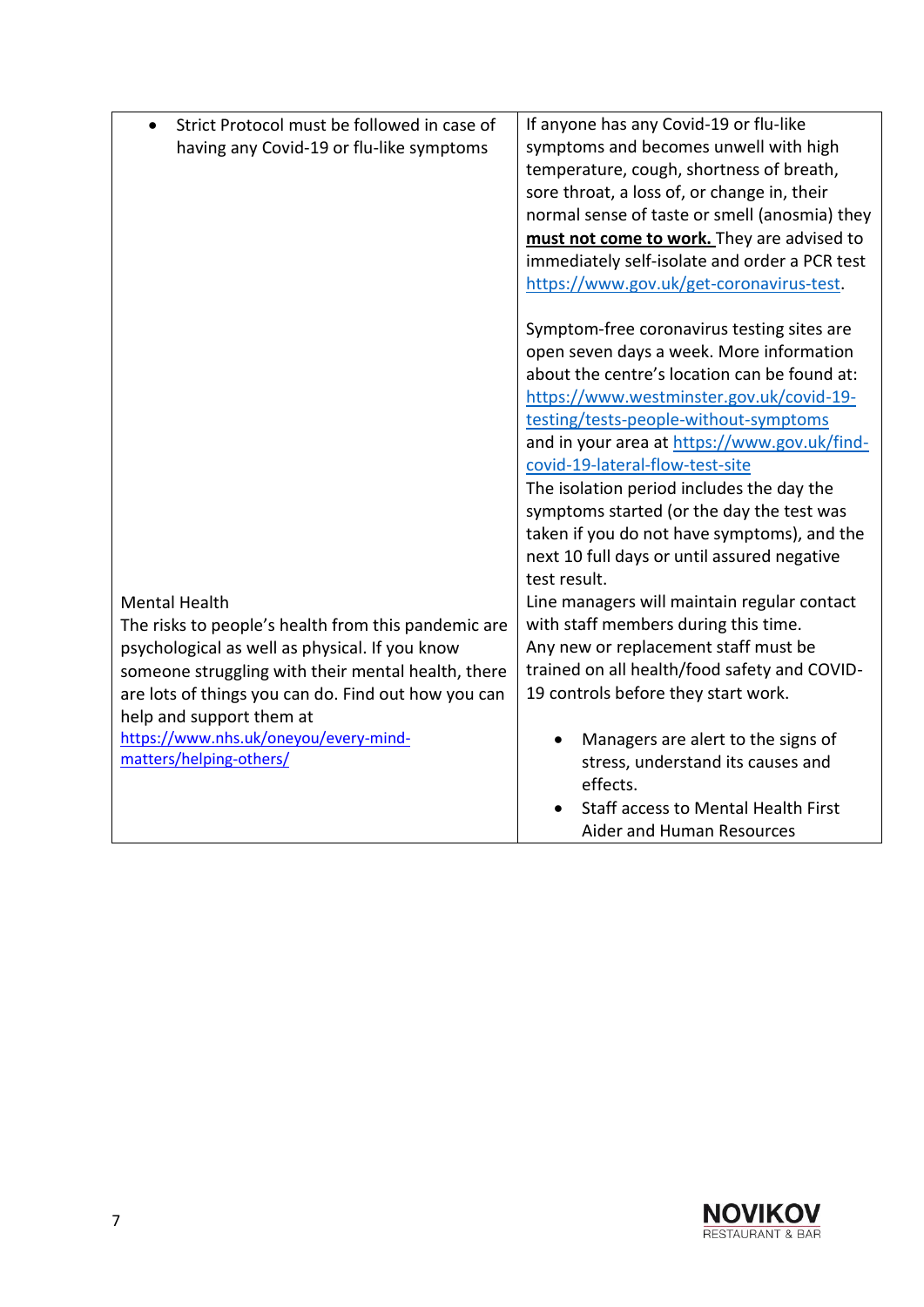We must also refer to our usual HACCP and food safety controls such as personal hygiene that will continue to keep staff and foods safe. These are additional controls that are extremely important to keep staff, visitors and guests safe during the COVID-19 pandemic.

# **Front of house/Service/Customers**

#### **Hazards/Overview**

Person to person spread Contamination of surfaces Increased viral load

#### **People involved**

• Customers, guests, staff, suppliers, visitors

| <b>Controls</b>        | Why/How?                                                                                                                                                                                                                                                                                                                                                                                                                                                                                                                                                                                                                                                                                                                                                                                                                                                                                                                                                                     |
|------------------------|------------------------------------------------------------------------------------------------------------------------------------------------------------------------------------------------------------------------------------------------------------------------------------------------------------------------------------------------------------------------------------------------------------------------------------------------------------------------------------------------------------------------------------------------------------------------------------------------------------------------------------------------------------------------------------------------------------------------------------------------------------------------------------------------------------------------------------------------------------------------------------------------------------------------------------------------------------------------------|
| <b>Customer Safety</b> | As part of Step 3, no earlier than 17<br>May 2021, the government will look<br>to continue easing limits on seeing<br>friends and family wherever<br>possible. This means that most legal<br>restrictions on meeting others<br>outdoors will be lifted - although<br>gatherings of over 30 people will<br>remain illegal. Indoors, the Rule of 6<br>or 2 households will apply.<br>By Step 4 which will take place no<br>earlier than 21 June, the<br>government hopes to be in a<br>position to remove all legal limits on<br>social contact.<br>Contact details will be collected<br>from each guest (over the age of 16)<br>in compliance with NHS Test &<br>Trace, when entering the restaurant.<br>Details will be kept for 21 days.<br>By maintaining records of staff,<br>customers and visitors, and<br>displaying an official NHS QR code<br>poster, we will help NHS Test and<br>Trace to identify and notify people<br>who may have been exposed to the<br>virus. |

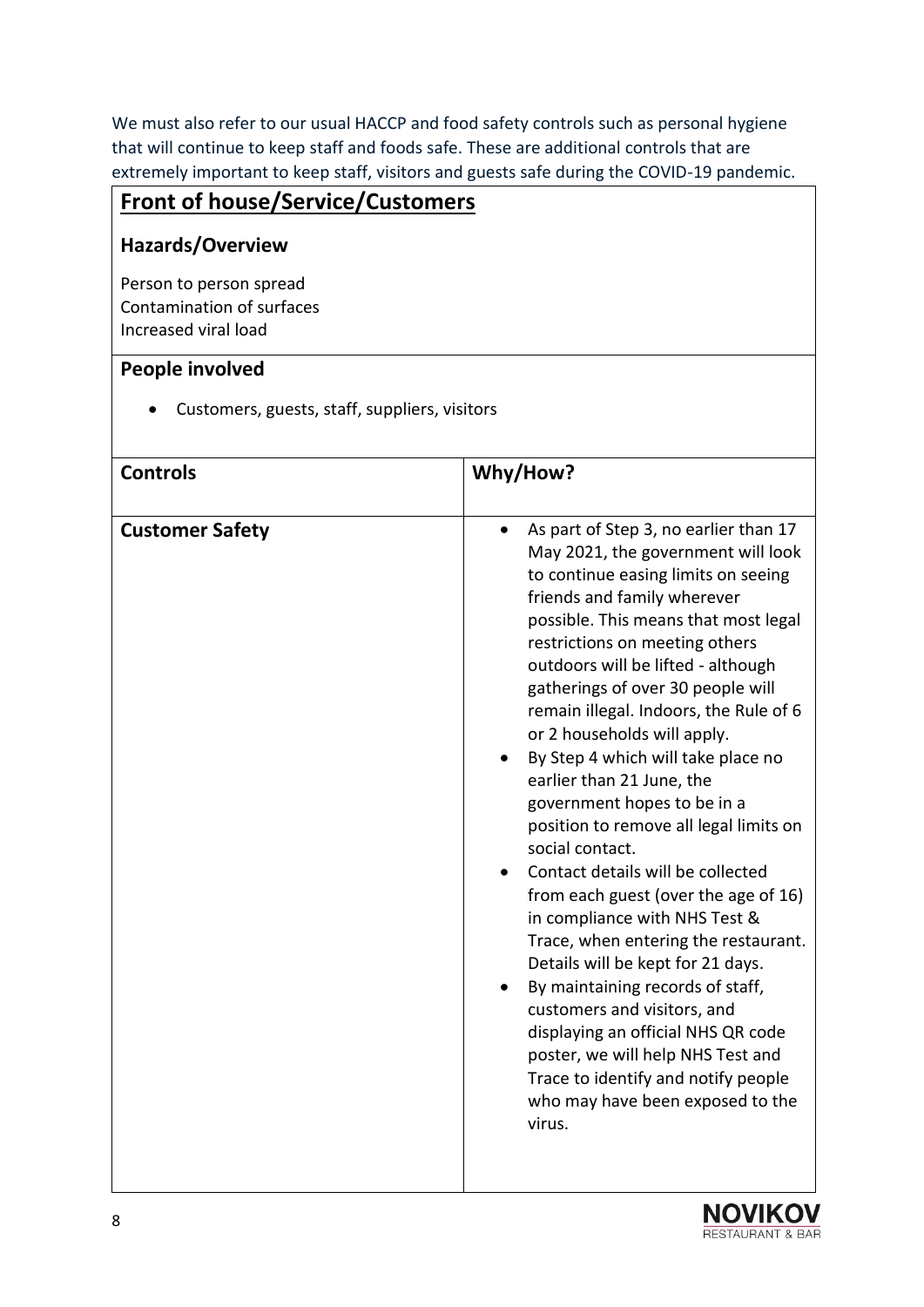|                                                          | The Restaurant will take bookings of<br>$\bullet$<br>up to 6 people or 2 households, and<br>make sure there is sufficient space<br>between tables.<br>The public must wear face masks<br>too, except when seated at the table<br>to drink or eat (or exempt). A face<br>mask will be provided if the<br>customers do not have one with<br>them.<br>Customers are advised to arrive on<br>time, the table will be held for only 5<br>minutes.                                                                                                                                                                                                                                                                                                          |
|----------------------------------------------------------|-------------------------------------------------------------------------------------------------------------------------------------------------------------------------------------------------------------------------------------------------------------------------------------------------------------------------------------------------------------------------------------------------------------------------------------------------------------------------------------------------------------------------------------------------------------------------------------------------------------------------------------------------------------------------------------------------------------------------------------------------------|
| Encourage pre-ordering by telephone,<br>online or email. | This will stop customers<br>congregating in front of house areas.<br>Encourage customers to do this<br>when they make a booking and<br>investigate the best options for the<br>business.                                                                                                                                                                                                                                                                                                                                                                                                                                                                                                                                                              |
| <b>Physical distancing</b>                               | Physical distancing measures in<br>place to permit customers to<br>physically distance whilst inside the<br>premises.<br>Encourage customers to ensure that<br>they do not socialise directly with<br>any other tables.<br>Alcohol hand sanitising gel stations<br>are located throughout the premises<br>for customers to use.<br>Toilet facilities are stocked with<br>suitable hand soap, hand drying<br>facilities and alcohol hand gel. Hot<br>water is also available to all hand<br>wash basins.<br>All tables will be completely cleared<br>and sanitised before customers are<br>seated.<br>Condiments dispensers to be<br>sanitised between visitors.<br>Outdoor customers are permitted to<br>stand outside if distanced<br>appropriately. |



I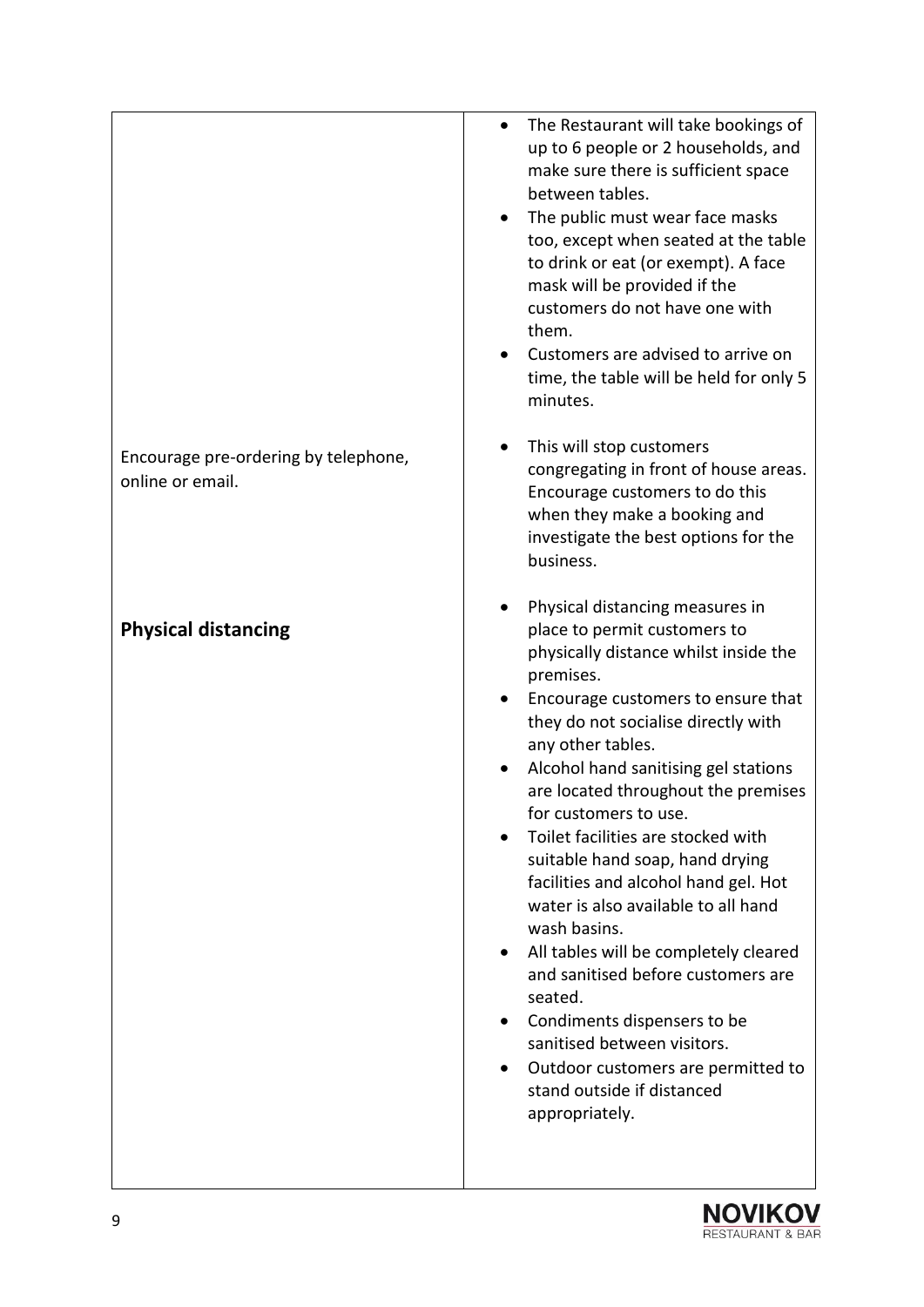| <b>Table Service</b>                                                                                                                                                                                                                                                                                | In the event of adverse weather<br>conditions, customers cannot seek<br>shelter indoors.<br>Politely encourage customers to<br>vacate their table once they have<br>finished to avoid them spending<br>long periods in the restaurant.<br>The occupancy level of the business<br>٠<br>reviewed to allow for adequate<br>physical distancing to be achieved<br>and determined.<br>Door staff are to regulate the<br>number of people within building.<br>Where there is more than one point<br>of access, doors will be designated<br>for entry and exit.<br>Tables and chairs will be set out to<br>provide the current recommended<br>gap between seated<br>customers/groups inside and<br>outside of the premises.<br>All staff members must ensure that<br>they operate the highest standard of<br>personal hygiene at all times when<br>serving tables.<br>Staff are trained to stand back from<br>the table when talking with<br>customers and will not lean over<br>tables to speak with customers. |
|-----------------------------------------------------------------------------------------------------------------------------------------------------------------------------------------------------------------------------------------------------------------------------------------------------|-----------------------------------------------------------------------------------------------------------------------------------------------------------------------------------------------------------------------------------------------------------------------------------------------------------------------------------------------------------------------------------------------------------------------------------------------------------------------------------------------------------------------------------------------------------------------------------------------------------------------------------------------------------------------------------------------------------------------------------------------------------------------------------------------------------------------------------------------------------------------------------------------------------------------------------------------------------------------------------------------------------|
|                                                                                                                                                                                                                                                                                                     | When serving food to customers,<br>staff will serve from the side and will<br>not lean over tables or over reach to<br>place plates on the table in front of<br>customers.                                                                                                                                                                                                                                                                                                                                                                                                                                                                                                                                                                                                                                                                                                                                                                                                                                |
| <b>Cleaning &amp; Sanitising</b><br>Cleaning and sanitising of tables and<br>main contact points must be<br>increased.<br>Clean doors on both sides, regularly<br>٠<br>(every 30 minutes if possible).<br>Clean tables and be seen cleaning<br>with sanitiser prior to the next<br>guests arriving. | Identify common contact points<br>such as door handles, touch screens,<br>light switches tables and chairs and<br>hand-rails etc. paying particular<br>attention to those surfaces<br>which are in constant use and<br>shared. These points should be<br>sanitised every 30 minutes in order<br>to minimise any viral loading.<br>Front of house - hand sanitiser<br>stations provided.                                                                                                                                                                                                                                                                                                                                                                                                                                                                                                                                                                                                                   |

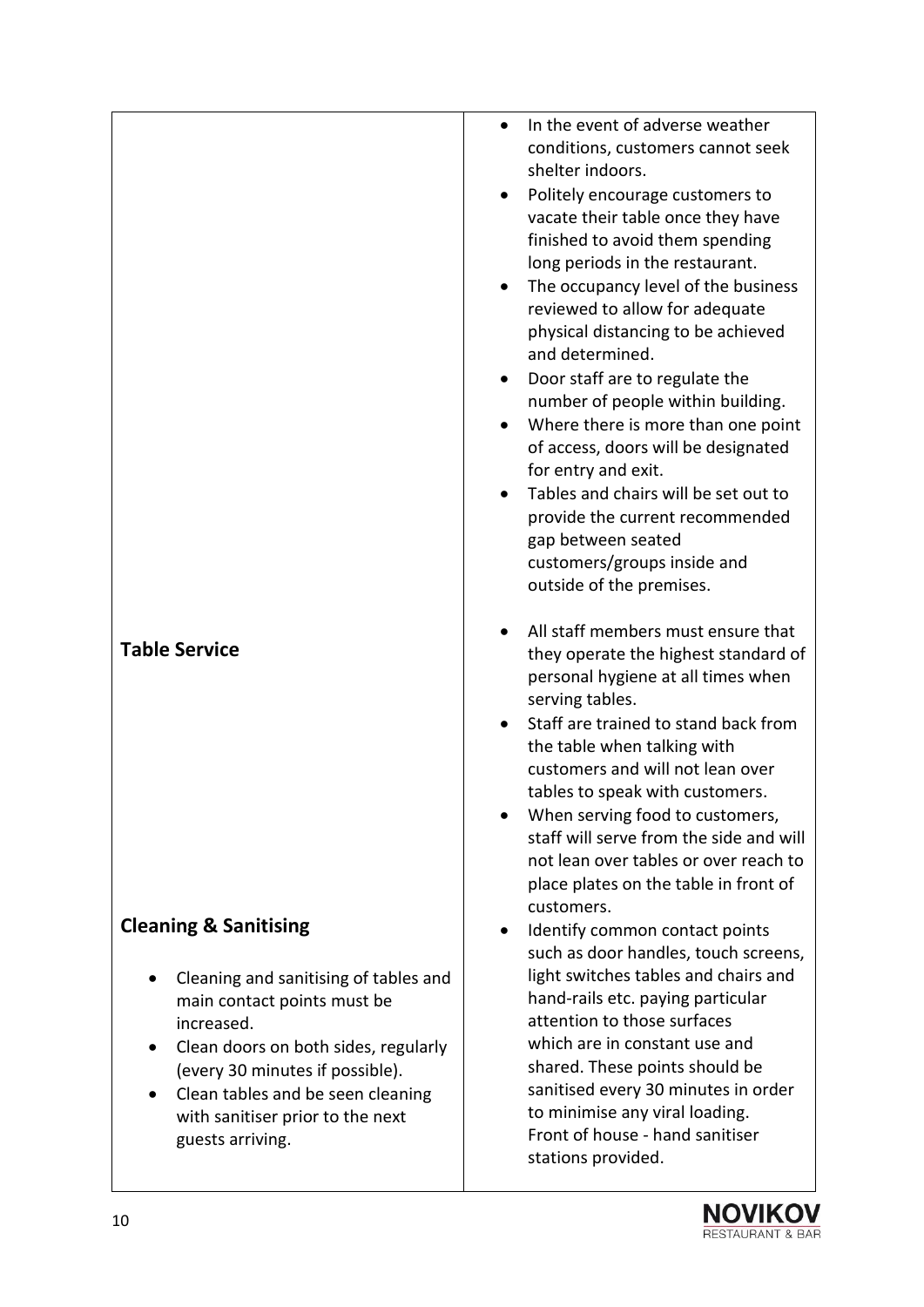| Toilets are a risk area. Restrict the               | The Toilet Attendant will restrict the                                                                                                                                                                                                                                                                                                                                                                                                                                |
|-----------------------------------------------------|-----------------------------------------------------------------------------------------------------------------------------------------------------------------------------------------------------------------------------------------------------------------------------------------------------------------------------------------------------------------------------------------------------------------------------------------------------------------------|
| numbers of customers in toilets at<br>any one time. | numbers of customers in toilets.<br>Alcohol stations available outside<br>the toilets.                                                                                                                                                                                                                                                                                                                                                                                |
| Menu and payment                                    | Any laminated menus are sanitised<br>after each use.<br>Encourage customers to use<br>touchless payment options, when<br>available. Minimise handling cash,<br>credit cards, reward cards, and<br>mobile devices, where possible.<br>Cash payments will increase the risk<br>of COVID-19 cross contamination.<br>Where contactless payment is not<br>$\bullet$<br>achievable, machines requiring<br>touch payment or pens must be<br>sanitised between each customer. |

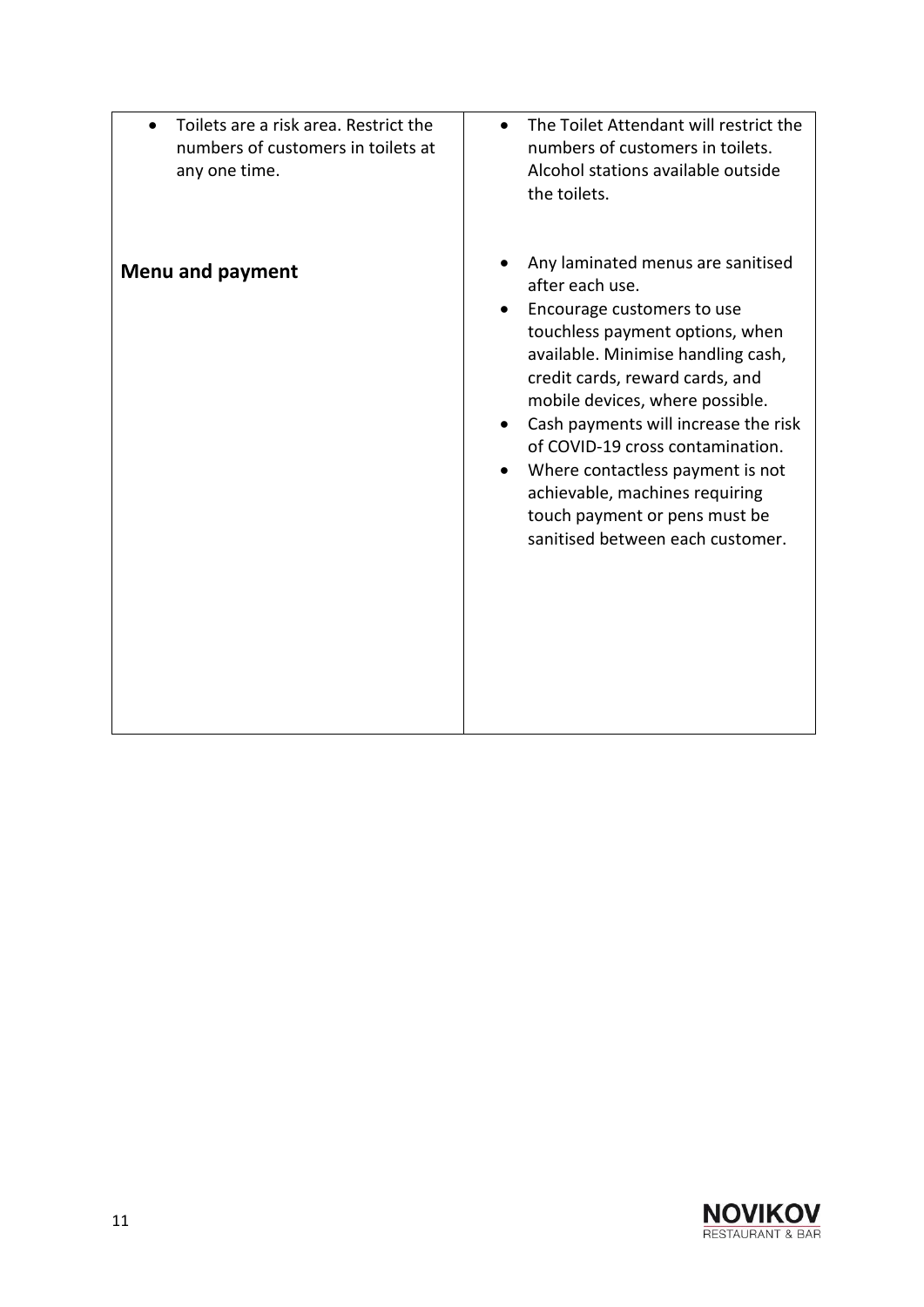# **Takeaway & Delivery**

### **Overview**

#### **This section provides guidance on key food and health & safety requirements for the provision of a takeaway service.**

## **People involved**

|  |  |  | Chefs, Supervisors, Reservations team, Receiving Staff, Delivery drivers |  |  |
|--|--|--|--------------------------------------------------------------------------|--|--|
|--|--|--|--------------------------------------------------------------------------|--|--|

| <b>Task</b>             | <b>Controls</b>                                                                                                                                                                                                                                                                                                                                                                                                                                                                                                  |
|-------------------------|------------------------------------------------------------------------------------------------------------------------------------------------------------------------------------------------------------------------------------------------------------------------------------------------------------------------------------------------------------------------------------------------------------------------------------------------------------------------------------------------------------------|
| <b>Food Preparation</b> | Suppliers may be affected but ensure<br>we have to continue to use only<br>reputable suppliers and keep the<br>supplier list up to date.<br>Food must be prepared in a safe and<br>hygienic manner in line with the<br>controls detailed in our normal HACCP<br>& food safety procedures.<br>Frequent cleaning and sanitising of all<br>surfaces and food/condiment<br>containers is essential.<br>Masks, disposable gloves and aprons<br>must be worn whilst accepting food<br>deliveries and during decanting. |
| <b>Allergens</b>        | Continue to follow the allergen<br>controls in our normal HACCP and<br>procedures we have in place in order<br>to prevent against possible cross<br>contamination.                                                                                                                                                                                                                                                                                                                                               |
| <b>Packaging</b>        | Continue to follow our normal HACCP<br>and food safety procedures<br>Once prepared, food should be placed<br>in a suitable food grade container for<br>takeaway.<br>Where food to be transported in<br>insulated containers to help maintain<br>temperature control.<br>Do not place hot and cold food in the<br>same container.<br>Keep details of all orders and<br>deliveries.<br>During storage, keep containers<br>covered, stored inverted and off the<br>floor.                                           |